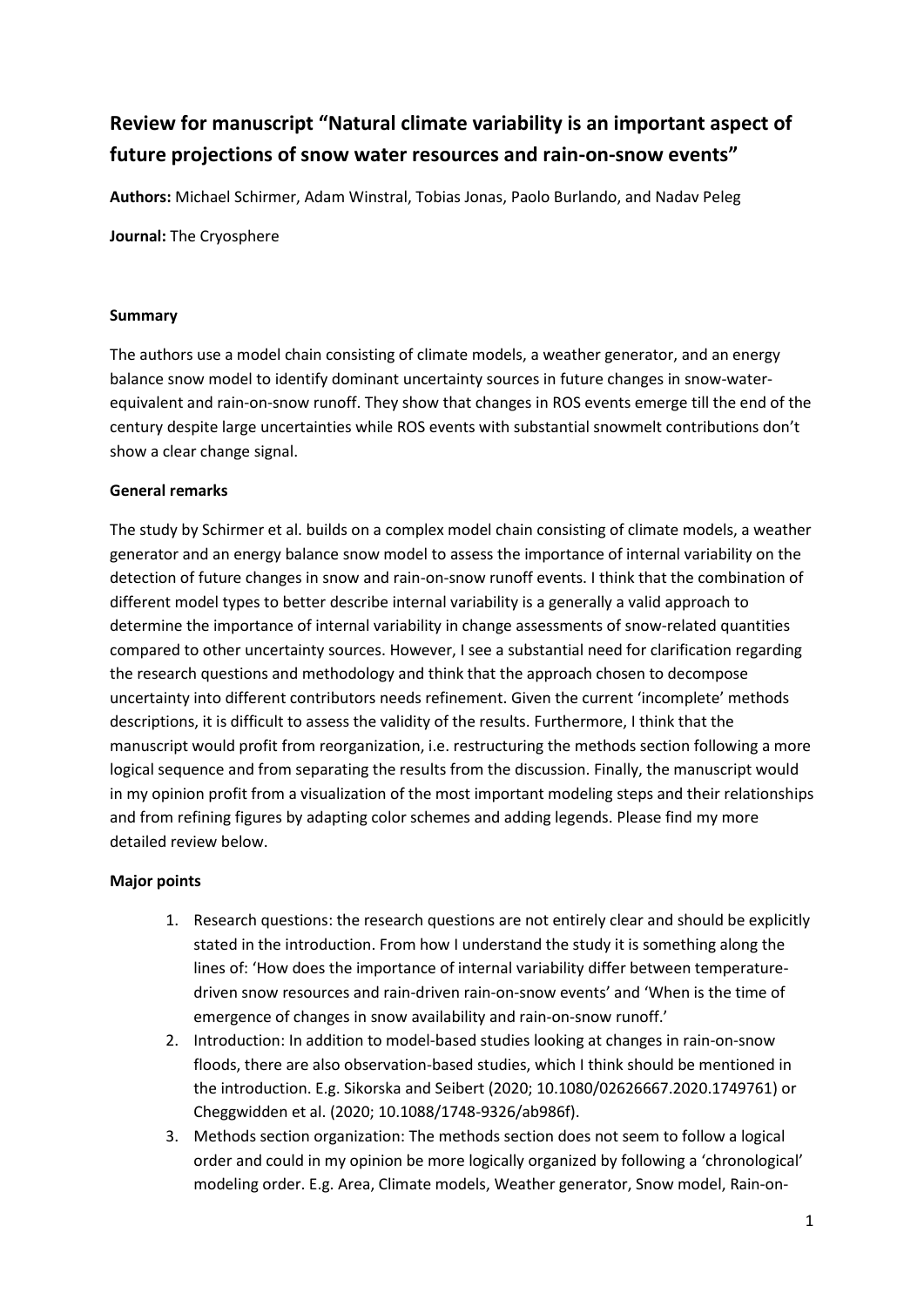snow definition, Change assessment, Uncertainty decomposition. Providing a flowchart linking the most important modeling and analysis steps might enable further improvements in communication. Furthermore, the methods section lacks important methodological detail, which makes it difficult to assess the validity of the results.

- 4. Glacier retreat: The study region is influenced by a glacier, which affects runoff formation. However, the glacier-related changes in flow are not represented in the modeling chain (l. 86-87). This does not seem to be justified and might explain why meltinfluenced changes in ROS events are don't show up clearly.
- 5. Weather generator: The weather generator description (Section 2.3) lacks important detail and it is therefore difficult to assess the validity of the approach. E.g. how does the weather generator use the climate simulations, how does the weather generator work, how is the temporal downscaling performed (l. 122), how are the different variables generated (l. 122), how is the inter-variable consistence (l.124) evaluated?
- 6. Snow model and variables: It remains unclear to me how the weather generator output is used to derive different snow-related variables (Section 2.2). Was the analysis performed per grid cell? Which variables were exactly derived? How was the model calibrated (l.95)? And what does the 'unpublished' model adjustment (l. 95-96) do?
- 7. Bias correction: Section 2.5. suggests that some bias correction might have been necessary to adjust simulated to observed values. Was such bias correction performed and if so why?
- 8. Uncertainty partitioning: The uncertainty partitioning procedure described in Section 2.6. does not seem to properly separate internal variability (residuals) from the signal. Or at least I can not see how the different uncertainty components have been decomposed e.g. using a procedure such as the one proposed by Hawkins and Sutton (2009; [10.1175/2009BAMS2607.1\)](https://doi.org/10.1175/2009BAMS2607.1). The procedure used to derive climate model uncertainty also seems to encompass internal variability (l.153-154) and the procedure used to derive internal variability also seems to include climate model uncertainty (l.156-157). Furthermore, it would be nice to compute fractional uncertainty contributions that add up to 1, which currently does not seem to be the case.
- 9. Validation: I think that the methods section needs a 'Validation' subsection describing how the different models were evaluated. E.g. how were the validation stations chosen? Which variables were validated, …
- 10. Rain-on-snow events: how have these events been defined? There is a section called 'rain-on-snow' definition, which does, however, not really explain what you understand by a 'rain-on-snow' event. How is the 'surface water input' computed?
- 11. Results: I would clearly separate the results part from the methods section and discussion. Some parts can be moved from the Results to the Methods section (e.g. l. 206-216) and other parts to a newly created Discussion section (essentially everything that compares the study's findings to findings of existing studies). Furthermore, it would be nice if the results section followed a similar structure as the methods section.
- 12. Figure 11: Would be nice to depict the fractional contributions of the individual uncertainty sources. Currently, all of the sources seem to not be clearly separated (probably also related to the issue risen in comment 8).
- 13. Discussion: I miss a discussion of alternative strategies that could be used to quantify the relative importance of internal variability to other uncertainty sources besides weather generators. Recently, quite a few studies have used single model initialized large